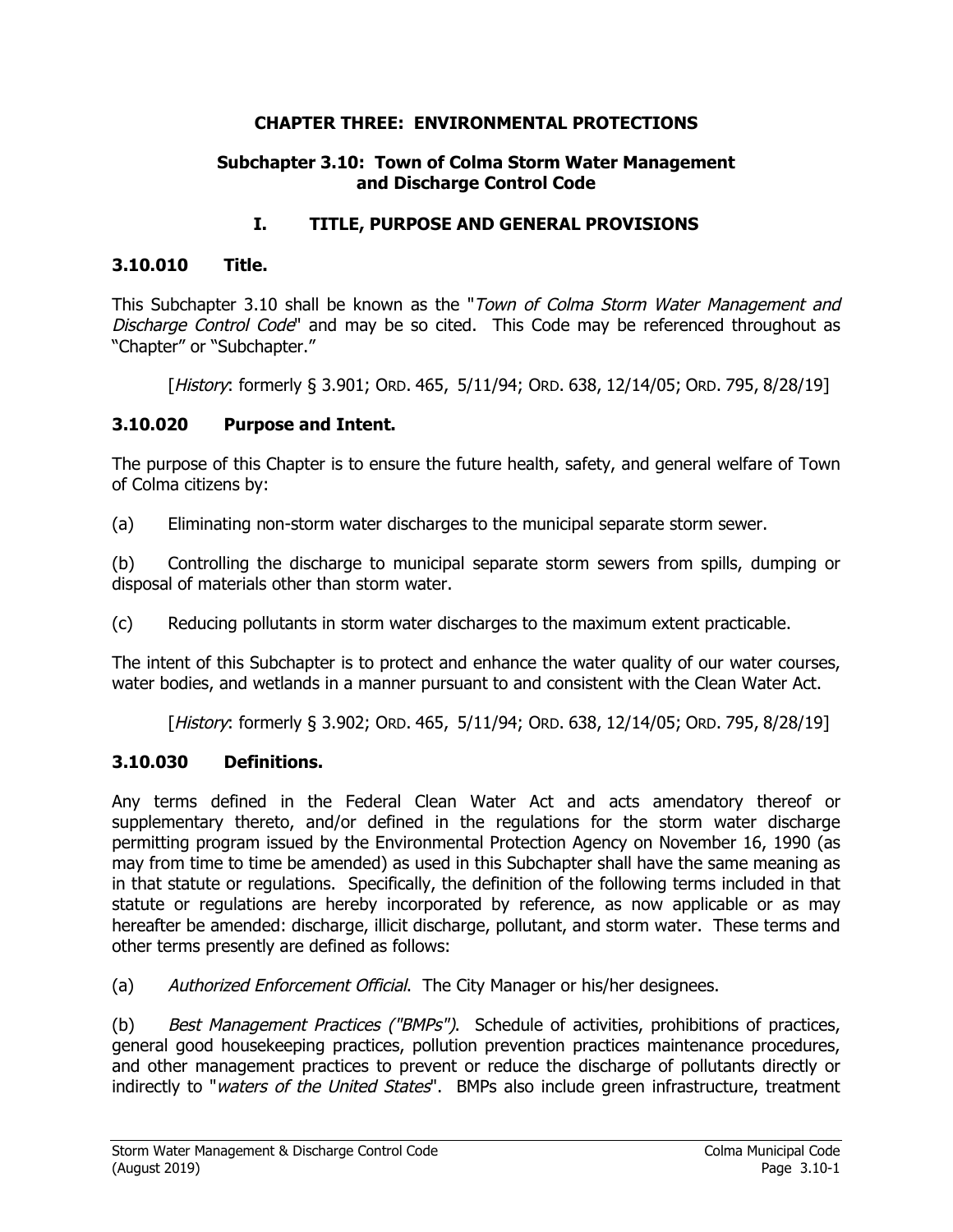requirements, operating procedures, and practices to control plant site runoff, spillage or leaks, sludge or waste disposal, or drainage from raw material storage.

(c) City. The Town of Colma.

(d) City Storm Sewer System. Includes but is not limited to those facilities within the City by which storm water may be conveyed to waters of the United States, including any roads with drainage systems, municipal streets, catch basins, curbs, gutters, ditches, man-made channels or storm drains, which are not part of a Publicly Owned Treatment Works (POTW) as defined at 40 CFR s 122.2.

(e) Construction activity. Any activity that disturbs soil, including, but not limited to, clearing, grading, paving, disturbances to ground such as stockpiling, and excavation.

(f) Discharge. (a) Any addition of any pollutant to the City storm sewer system or any water course, or (b) any addition of any pollutant to the waters of the contiguous zone or the ocean from any point source other than a vessel or other floating craft.

(g) *Illicit Discharge.* Any discharge to the City storm sewer system or any watercourse or in any location that threatens to enter the City storm sewer system or any watercourse that is not composed entirely of storm water except discharges pursuant to a NPDES permit or otherwise authorized by this Subchapter.

(h) Green Infrastructure. A range of natural and built approaches to stormwater management—such as rain gardens, bioretention, and permeable paving—that mimic natural systems by cleaning stormwater and letting it absorb back into the ground. Green infrastructure could reduce the amount of runoff that enters the traditional piped stormwater system below ground and could prevent overflows that pollute nearby water bodies. Green infrastructure elements are mandated and further defined under the Municipal Regional Permit and the City's Green Infrastructure Plan.

(i) Green Infrastructure Plan. The plan adopted by the City to implement the green infrastructure requirements in the Municipal Regional Permit.

(j) Municipal Regional Permit. The permit regulating discharges to and from the City's storm sewer system issued by the San Francisco Bay Regional Water Quality Control Board, as it currently exists or may be reissued or amended (NPDES Permit No. CAS612008, Order No. R2-2015-0049).

(k) Non-Storm Water Discharge. Any discharge that is not entirely composed of storm water except those noted within a NPDES Permit and this Subchapter.

(l) Pollutant. Includes, but is not limited to: total suspended solids; sediment; pathogens (e.g. bacteria, viruses, protozoa); heavy metals (e.g. copper, lead, zinc, and cadmium); petroleum products and PAHs; synthetic organics (e.g. pesticides, herbicides, and PCBs); nutrients (e.g. nitrogen and phosphorus fertilizers); oxygen-demanding substances (e.g. decaying vegetation and animal waste); and trash. A pollutant also includes any increment of increase in the total volume of storm water runoff resulting from any activity or development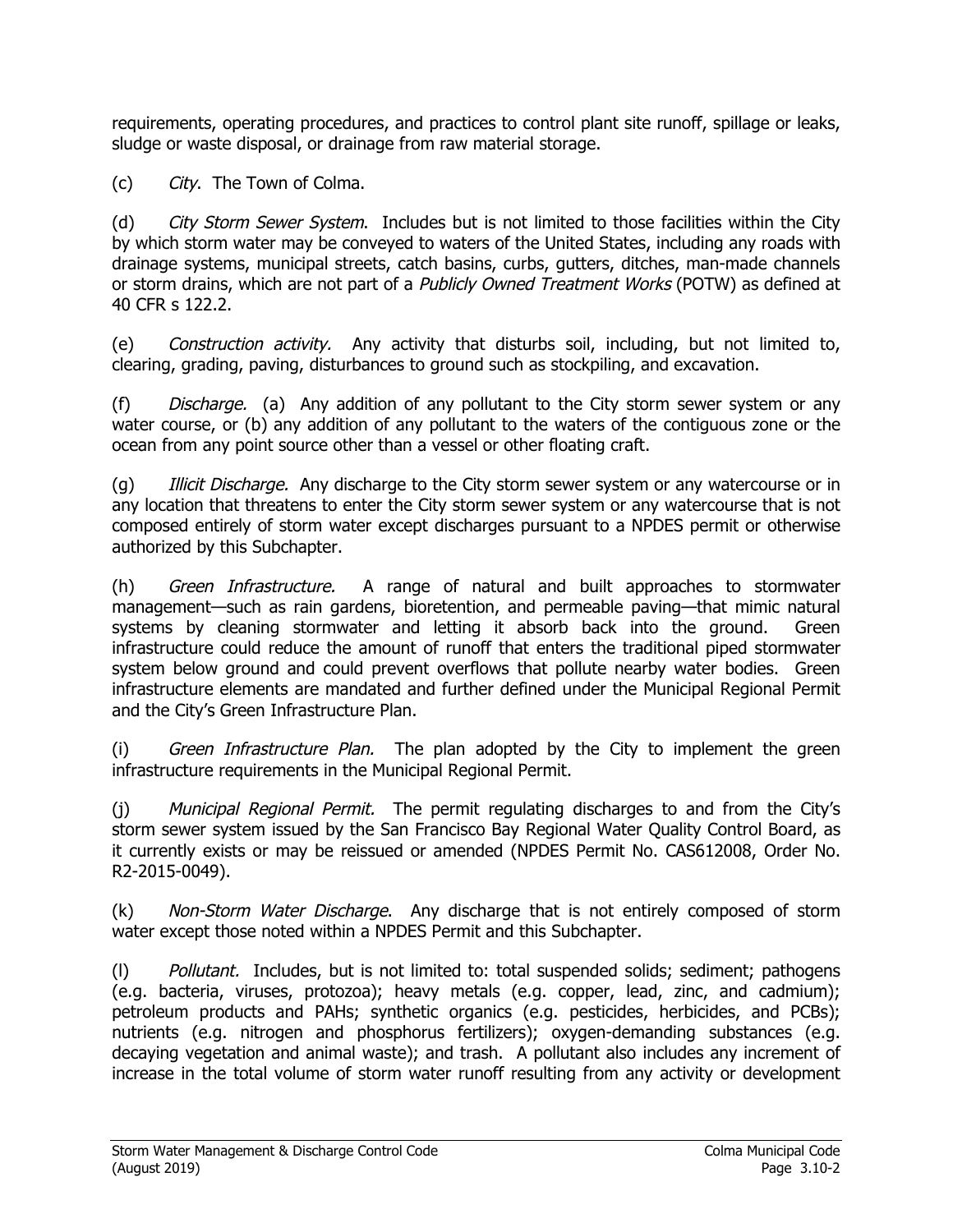occurring after the effective date of this Subchapter unless provision is made for storm water detention so that the rate of runoff is not increased.

(m) Premises. Any building, lot parcel, real estate, or land or portion of land, whether improved or unimproved, including adjacent sidewalks and parking strips.

(n) Regulated project means development and redevelopment projects defined by Provision C.3.b.ii of the Municipal Regional Permit, including projects that create or replace 10,000 square feet or more of impervious surface, and restaurants, retail gasoline outlets, auto service facilities, and uncovered parking lots (stand-alone or part of another use) that create and/or replace 5,000 square feet or more of impervious surface. Single family homes that are not part of a larger plan of development are specifically excluded.

(o) Storm Water. Storm water runoff and surface runoff and drainage.

(p) Technical Guidance Document means the "C.3 Stormwater Technical Guidance" document developed by the San Mateo Countywide Water Pollution Prevention Program, June 2016, version 5.0, or most current version.

(q) Watercourse. A natural stream, creek, or man-made uncovered channel through which water flows continuously or intermittently.

[History: formerly § 3.903 – 3.909.27; ORD. 465, 5/11/94; ORD. 638, 12/14/05; ORD. 795, 8/28/19]

## **3.10.040 Responsibility for Administration.**

This Chapter shall be administered for the City by the City Manager and his/her designees.

[History: formerly § 3.904; ORD. 465, 5/11/94; ORD. 638, 12/14/05]

## **3.10.050 Construction and Application.**

This Subchapter shall be construed to assure consistency with the requirements of the Federal Clean Water Act and acts amendatory thereof or supplementary thereto, applicable implementing regulations, and NPDES Permit No. CA0029921 and any amendment, revision or reissuance thereof.

[History: formerly § 3.905; ORD. 465, 5/11/94; ORD. 638, 12/14/05; ORD. 795, 8/28/19]

## **3.10.060 Severability and Validity.**

If any portion of this Subchapter is declared invalid, the remaining portions of this Subchapter are to be considered valid.

[History: formerly § 3.906; ORD. 465, 5/11/94; ORD. 638, 12/14/05; ORD. 795, 8/28/19]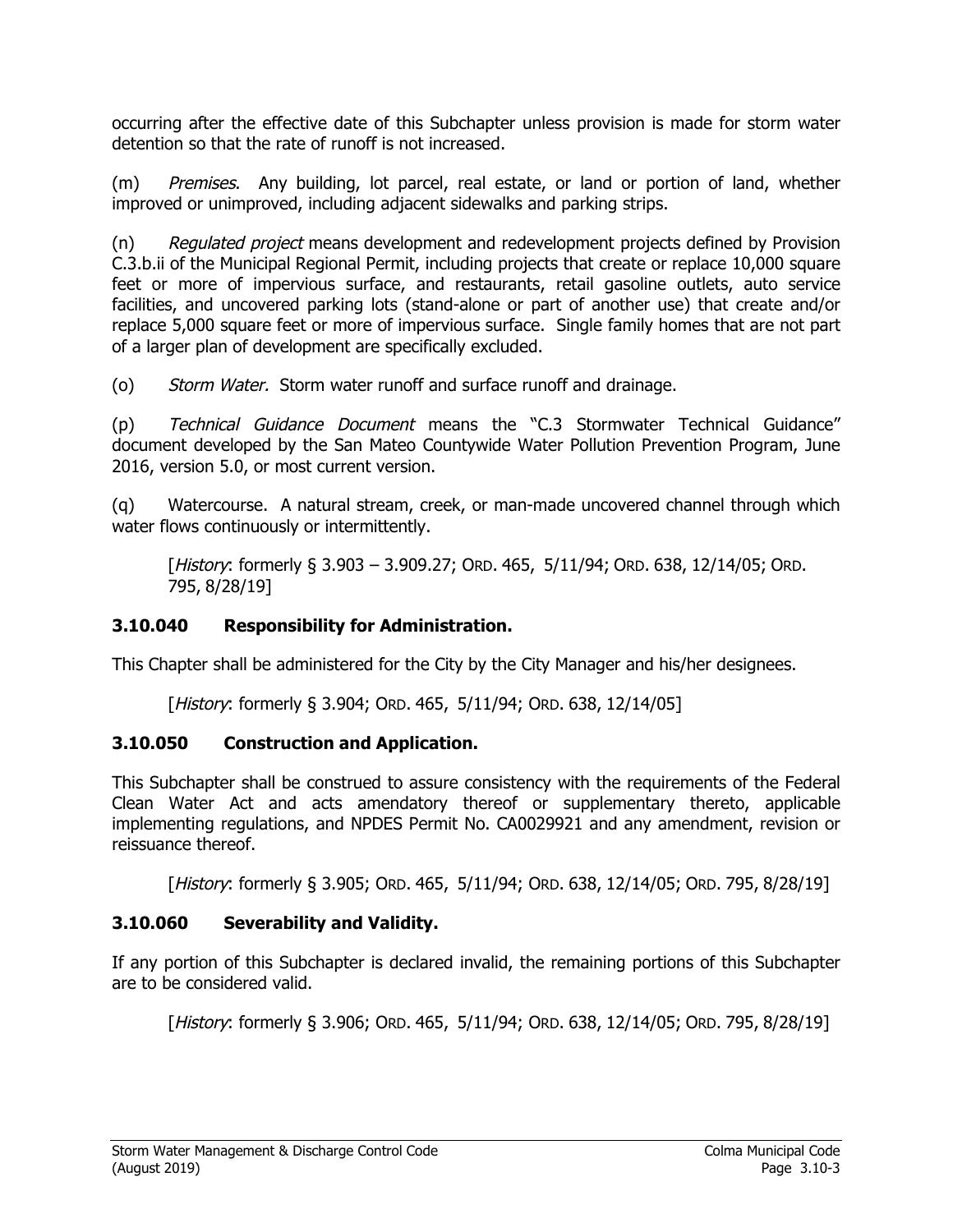### **3.10.070 Waiver Procedures.**

(a) It is the intent of this Subchapter to protect and enhance water quality while respecting the rights of private property owners to economically viable use of land. It is not the intent of this Subchapter to prohibit all economically viable use of any private lands, nor to result in a confiscatory impact. Accordingly, the purpose of this Section is to provide for an administrative procedure for a waiver or modification of a particular provision of this Subchapter in the event the strict application of this Subchapter would result in the denial of all economically viable use of real property.

(b) An applicant for waiver of a provision of this Subchapter shall file a Waiver Application with the City Engineer on a form provided by the City Engineer identifying the provision sought to be waived or modified. The applicant shall file a complete form and shall provide all documentation and information required by the City Engineer to determine whether application of the provision in question will prohibit any economically viable use of the land in question or otherwise have an impermissible confiscatory result.

(c) The City Engineer may approve, deny or conditionally approve a Waiver Application upon making all of the following written findings:

(1) That the strict application of the provision for which a waiver or modification is sought would result in the denial of all economically viable use of the real property in question.

(2) To the maximum extent feasible, conditions have been placed upon such a waiver or modification in order to achieve the goals of this Subchapter as closely as possible while still allowing economically viable use of the real property in question.

(3) Approval of such a waiver will not result in a public nuisance which would constitute a significant and direct threat to public health or safety.

[History: formerly § 3.907 – 3.907.3.3; ORD. 465, 5/11/94; ORD. 638, 12/14/05; ORD. 795, 8/28/19]

## **3.10.080 Fees and Charges.**

The City may adopt reasonable fees to recover the cost of setting up and operating a stormwater pollution prevention program, including but not limited to fees for permit application and processing, monitoring and inspection, compliance actions, appeals, and other charges deemed necessary to carry out the requirements carried out herein. These fees relate solely to the matters covered by this Subchapter and are separate from all other fees, fines, and penalties charged by the City. Such fees shall be in amounts established by resolution of the City Council.

[History: formerly § 3.908 – 3.908.1.2; ORD. 465, 5/11/94; ORD. 638, 12/14/05; ORD. 795, 8/28/19]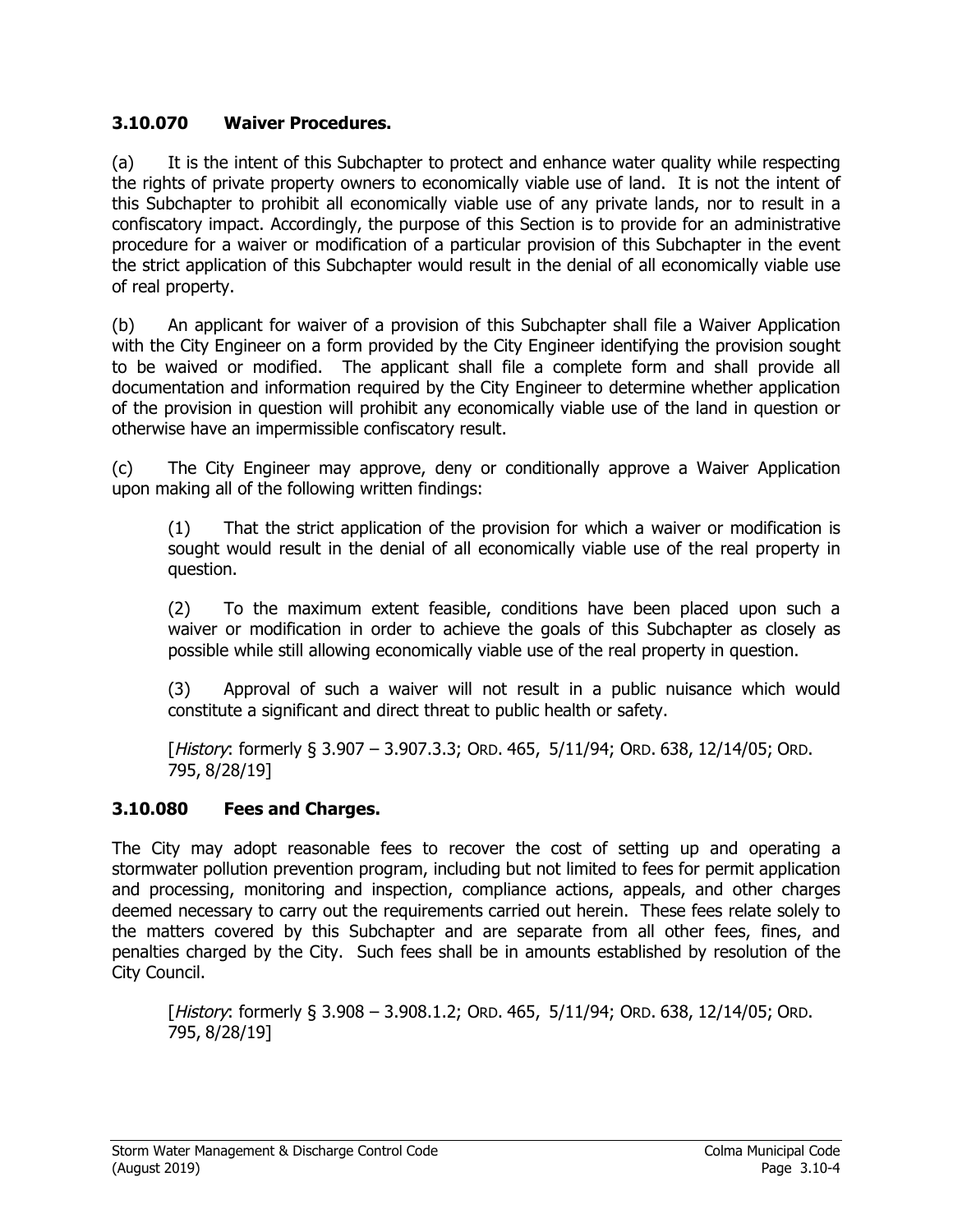### **II. DISCHARGE REGULATIONS AND REQUIREMENTS**

### **3.10.090 Discharge of Pollutants.**

(a) Except as otherwise authorized under Section (b) or (c), the following are prohibited:

(1) Discharge of non-storm water to the City storm sewer system or any water course;

(2) Placement of any solid waste at any place where it may contact or be transported to the City storm sewer system or any watercourse, including a flood plain area;

(3) Cause, allow or facilitate any illicit discharge;

(4) Discharge, cause, allow or facilitate any discharge that may cause or threaten to cause a condition of pollution or nuisance as defined in Water Code Section 13050, that may cause, threaten to cause or contribute to an exceedance of any water quality standard in any Statewide Water Quality Control Plan, California Toxics Rule, or Basin Plan, or that may cause or contribute to the violation of any receiving water limitation.

(b) Exceptions to Discharge Prohibition. The following discharges are exempt from the prohibition set forth in Section (a) above unless the City or Regional Water Quality Control Board determines them to be a source of pollution or to cause or threaten a violation of the Municipal Regional Permit or other law or regulation:

(1) A discharge regulated under and in compliance with a National Pollutant Discharge Elimination System (NPDES) Permit issued to the discharger, provided that the discharger is in full compliance with all requirements of the permit and other applicable laws or regulations.

(2) Flows from riparian habitat and wetlands; diverted stream flows; flows from natural springs; rising ground waters; uncontaminated and unpolluted ground water infiltration; single family homes' pumped groundwater, foundation drains, and water from crawl space pumps and footing drains; and pumped groundwater from drinking aquifers (excluding well development).

(c) Conditionally Exempted Discharges. The following discharges are prohibited, except in compliance with the best management practices and other restrictions required by the Municipal Regional Permit or other regulations; pumped groundwater, foundation drains, and water from crawl space pumps and footing drains; condensate from air conditioning units but only if discharge to landscaped areas or the ground it not feasible; emergency discharges of potable water; discharges from pools, hot tubs, spas, and fountains; irrigation water, landscape irrigation, and lawn or garden watering.

[History: formerly § 3.909; ORD. 465, 5/11/94; ORD. 638, 12/14/05; ORD. 795, 8/28/19]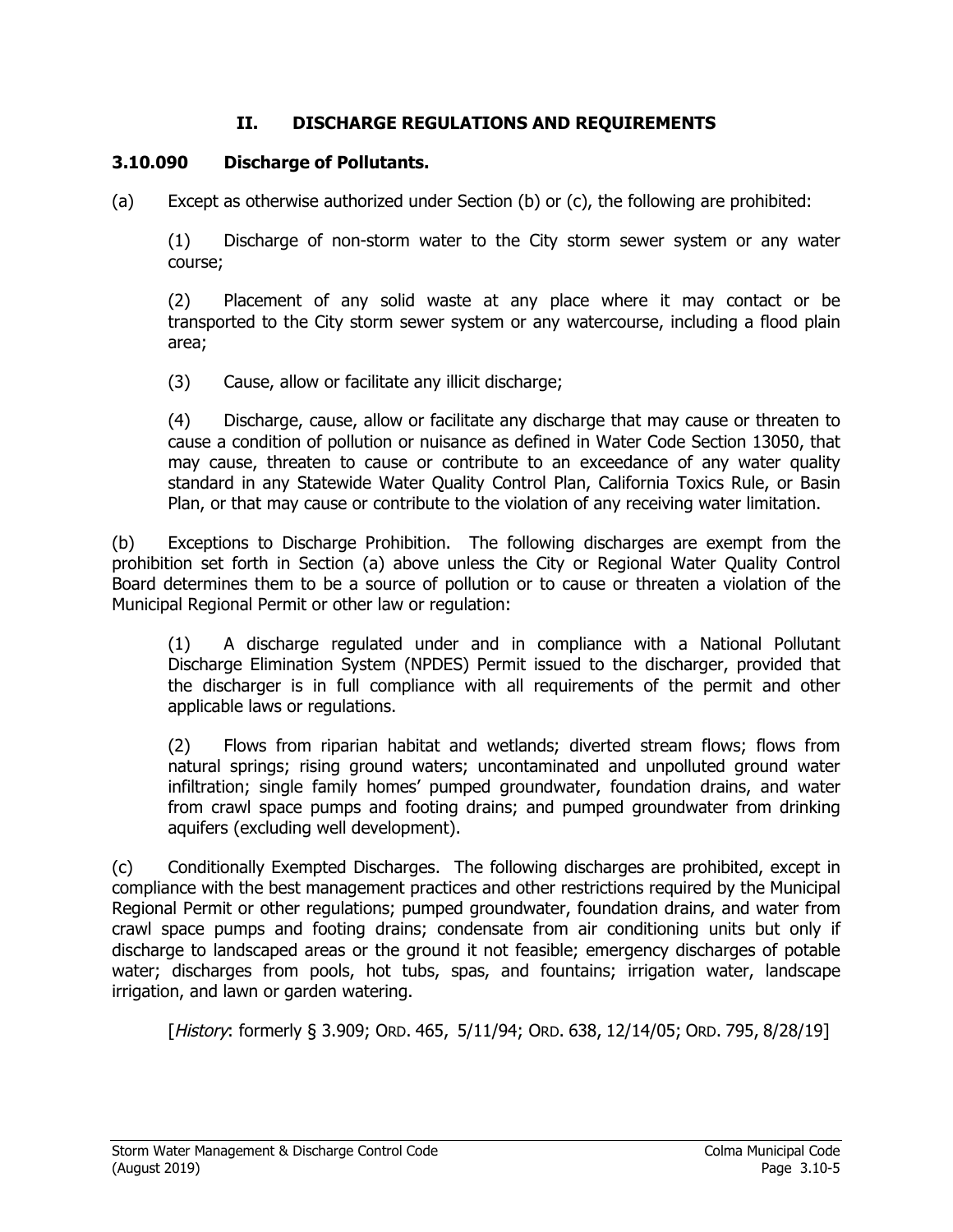## **3.10.100 Discharge in Violation of Permit.**

Any discharge that would result in or contribute to a violation of the Municipal Regional Permit, the terms of which are incorporated herein by reference, and which is on file in the office of the City Clerk, and any amendment, revision or reissuance thereof, either separately or when combined with other discharges, is prohibited. Liability for any such discharge shall be the responsibility of the person(s) causing or responsible for the discharge, and such person(s) shall defend, indemnify, and hold harmless the City in any administrative or judicial enforcement action relating to such discharge.

[History: formerly § 3.910; ORD. 465, 5/11/94; ORD. 638, 12/14/05; ORD. 795, 8/28/19]

### **3.10.110 Illicit Discharge.**

It is prohibited to commence or continue any illicit discharges to the City storm sewer system.

[History: formerly § 3.911 – 3.911.4; ORD. 465, 5/11/94; ORD. 638, 12/14/05; ORD. 795, 8/28/19]

### **3.10.120 Reduction of Pollutants in Storm Water.**

Any person engaged in activities which will or may result in pollutants entering the City storm sewer system shall undertake all best management practices necessary to reduce such pollutants. Examples of such activities include ownership and use of facilities which may be a source of pollutants such as construction sites, parking lots, gasoline stations, industrial facilities, commercial facilities, stores fronting city streets, etc. The following requirements apply at a minimum:

(a) Littering. No person shall throw, deposit, leave, maintain, keep, or permit to be thrown, deposited, placed, left or maintained, any refuse, rubbish, garbage, or other discarded or abandon objects, articles, and accumulations, in or upon any street, alley, sidewalk, storm drain, inlet, catch basin, conduit or other drainage structures, business place, or upon any public or private lot of land in the City, so that the same might be or become a pollutant, except in containers or in lawfully established dumping grounds. The occupant or tenant, or in the absence of occupant or tenant, the owner, lessee, or proprietor of any real property in the absence of occupant or tenant, the owner, lessee, or proprietor of any real property in the City in front of which there is a paved sidewalk shall maintain said sidewalk free of litter to the maximum extent practicable. No person shall throw or deposit litter in any fountain, pond, lake, stream or any other body of water in a park or elsewhere within the City.

(b) Green Infrastructure. Every regulated project must incorporate Green Infrastructure approved by the City and in accordance with all applicable City standards and requirements, including the latest edition of the City's Green Infrastructure Plan. Green Infrastructure facilities shall be designated to minimize the need for maintenance.

(c) Standard for Parking Lots and Similar Structures. Persons owning or operating a parking lot, gas station pavement or similar structure shall clean those structures as frequently and thoroughly as practicable in a manner that does not result in discharge of pollutants to the City storm sewer system.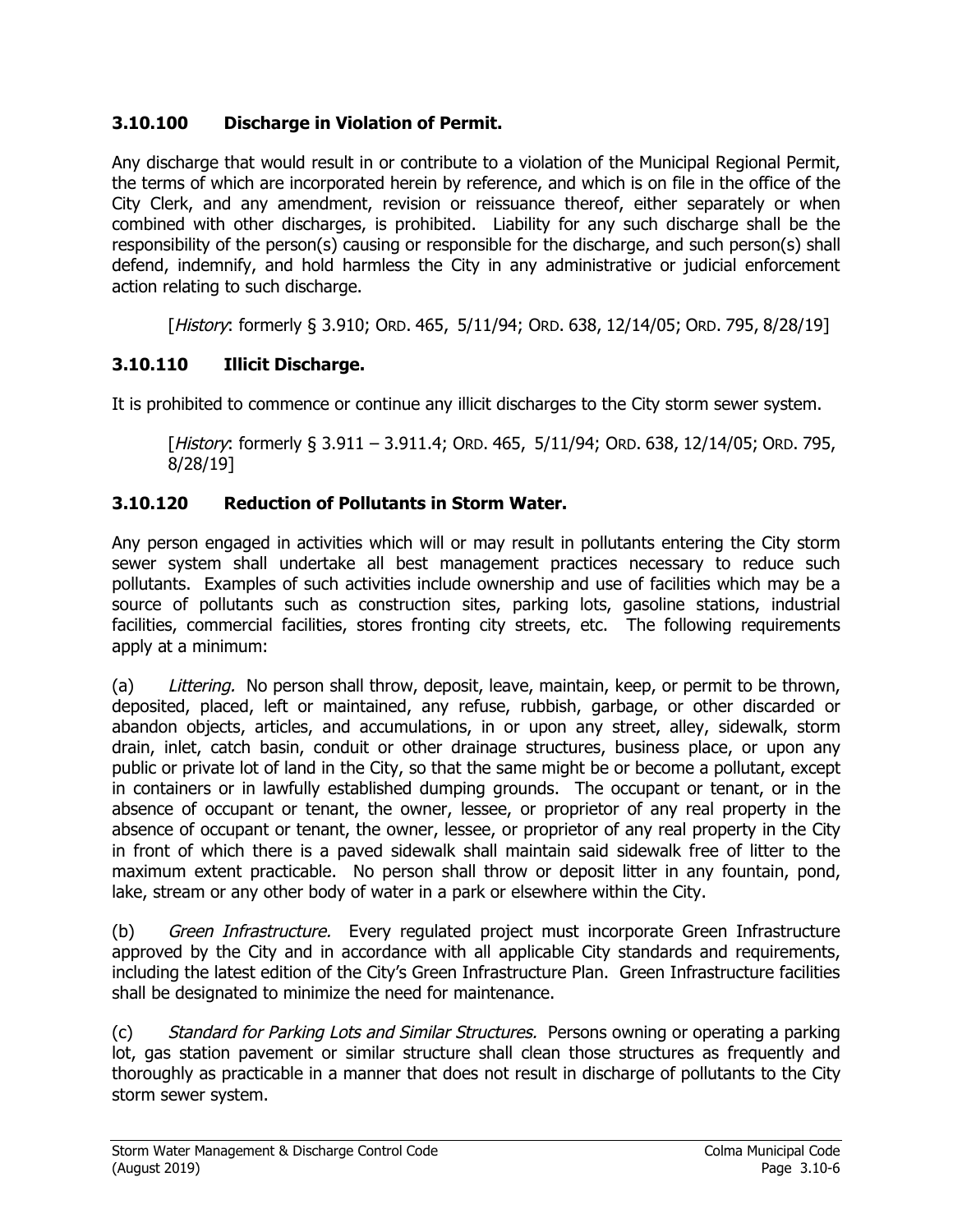(d) Best Management Practices for New Developments and Redevelopments. The proponent of any new development or redevelopment project must address storm water runoff pollutant discharges and prevent increases in runoff flows from the new development or redevelopment project by incorporating post-construction storm water control and low impact development measures required by the current version of the Technical Guidance Document. Best management practices may include but are not limited to full trash capture devices, green infrastructure, low impact development measures, post-construction treatment controls, and hydromodification management measures. The City may establish controls on the volume and rate of storm water runoff from new developments and redevelopments as may be appropriate to minimize the discharge and transport of pollutants.

(e) Best Management Practices for Construction Activities. It is unlawful for any person to commence any construction activity without implementing all storm water and pollutant mitigation measures required by the Municipal Regional Permit, the Technical Guidance Documents, and any local regulations implementing the Municipal Regional Permit. Any person performing construction activity in the City must implement best management practices that prevent the discharge of pollutants to the City's storm sewer system.

(f) Best Management Practices for Commercial and Industrial Sites. The owner and operator of any premises where pollutants from business-related activities may enter the storm water conveyance system must prevent such a discharge and must implement appropriate and effective BMPs and other pollutant controls to eliminate and prevent pollutants in runoff.

(g) Compliance with Best Management Practices. Where best management practices guidelines or requirements have been adopted by the City for any activity, operation, or facility which may cause or contribute to storm water pollution or contamination, illicit discharges, and/or discharge of non-storm water to the storm water system, every person undertaking such activity or operation, or owning or operating such facility shall comply with such guidelines or requirements (as may be identified by the City Engineer).

(h) Maintenance Responsibility. The applicant for a regulated project that is required to install green infrastructure measures must submit a maintenance plan for and proof of maintenance responsibility to the satisfaction of the Authorized Enforcement Official. The maintenance plan must include a schedule for maintenance of the green infrastructure and must identify the person or entity responsible for ongoing maintenance, such as the owner of the property, a homeowner's or property owners' association, or the city. The person or entity responsible for ongoing maintenance must, as a condition of development, enter into an agreement with the City to the satisfaction of the Authorized Enforcement Official, which must be recorded with the County Recorder. The agreement must include provisions for the perpetual operation, maintenance, repair, and replacement of green infrastructure measures and must include a maintenance schedule for the green infrastructure measure(s).

[History: formerly § 3.912; ORD. 465, 5/11/94; ORD. 638, 12/14/05; ORD. 795, 8/28/19]

# **3.10.130 Watercourse Protection.**

Every person owning property through which a watercourse passes, or such person's lessee or tenant, shall keep and maintain that part of the watercourse within the property free of trash, debris, excessive vegetation, and other obstacles which would pollute, contaminate, or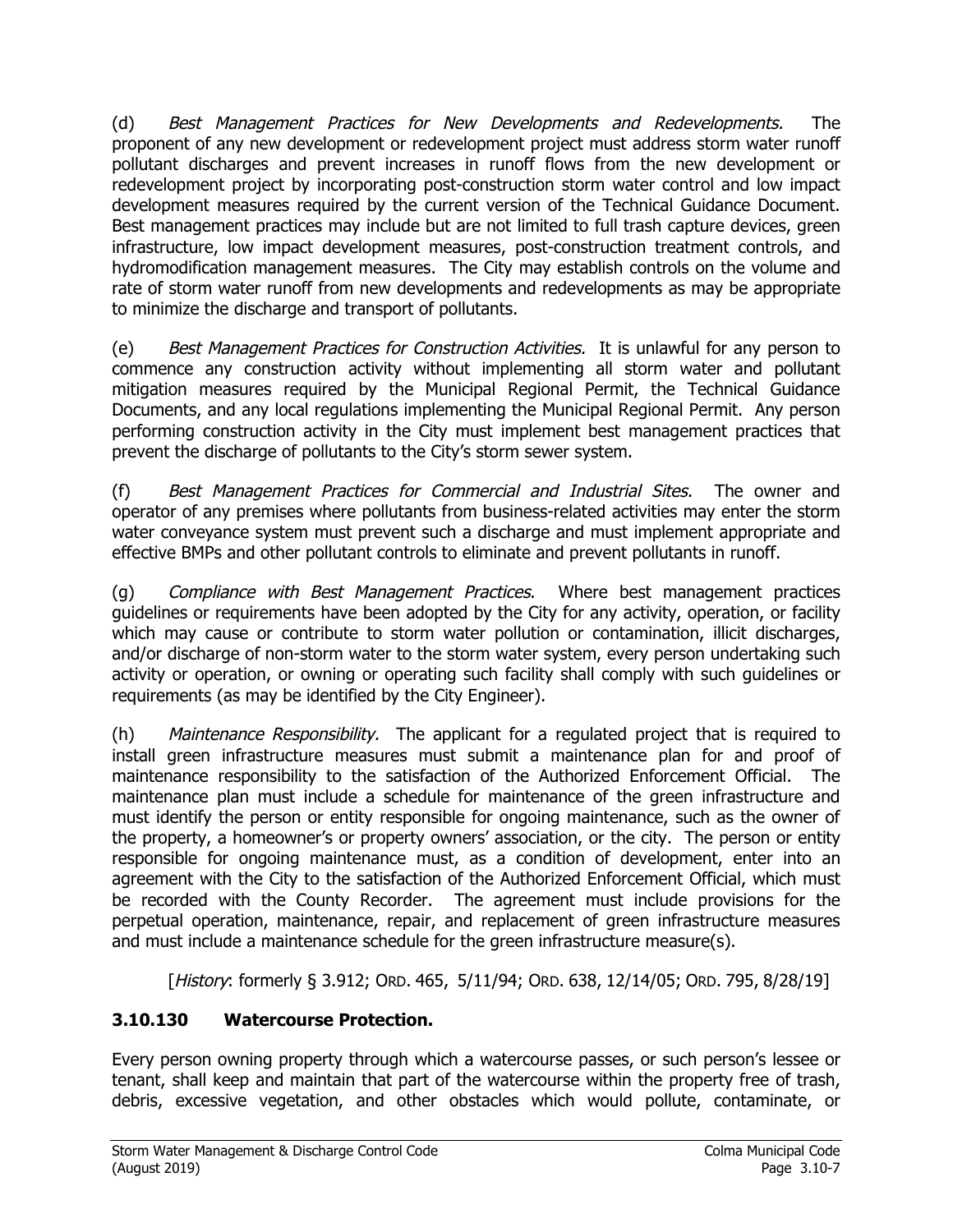significantly retard the flow of water through the watercourse; shall maintain existing privately owned structures within a watercourse so that such structures will not become a hazard to the use, function, or physical integrity of the watercourse; and shall not remove healthy bank vegetation beyond that actually necessary for said maintenance, nor remove said vegetation in such a manner as to increase the vulnerability of the watercourse to erosion.

[History: formerly § 3.913; ORD. 465, 5/11/94; ORD. 638, 12/14/05; ORD. 795, 8/28/19]

## **III. INSPECTION AND ENFORCEMENT**

## **3.10.140 Authority to Inspect.**

Whenever necessary to make an inspection to enforce any of the provisions of this Chapter, or whenever an Authorized Enforcement Official has reasonable cause to believe that there exists in any building or upon any premises any condition which constitutes a violation of the provisions of this Chapter, the Authorized Enforcement Office may enter such building or premises at all reasonable times to inspect the same or perform any duty imposed upon the Authorized Enforcement Official by this Chapter; provided that (i) if such building or premises be occupied, he or she shall first present proper credentials and request entry; (ii) if such building premises be unoccupied, he or she shall first make a reasonable effort to locate the owner or other persons having charge or control of the building or premises and request entry.

Any such request for entry shall state that the property owner or occupant has the right to refuse entry and that in the event such entry is refused, inspection may be made only upon issuance of an inspection warrant. In the event the property owner and/or occupant refuses entry after such request has been made, the Authorized Enforcement Official is hereby empowered to seek assistance from any court of competent jurisdiction in obtaining such entry.

Routine or area inspections shall be based upon such reasonable selection processes as may be deemed necessary to carry out the objectives of this Subchapter, including but not limited to random sampling and/or sampling in areas with evidence of storm water contamination, illicit discharges, discharge of non-storm water to the City storm sewer system, or similar factors.

[History: formerly § 3.913.1; ORD. 465, 5/11/94; ORD. 638, 12/14/05; ORD. 795, 8/28/19]

## **3.10.150 Authority to Sample and Establish Devices.**

The City shall have the right to establish on any property such devices as are necessary to conduct sampling or metering operations. During all inspections as provided herein, the Authorized Enforcement Official may take any samples deemed necessary to aid in the pursuit of the inquiry or in the recordation of the activities on site.

[History: formerly § 3.913.2; ORD. 465, 5/11/94; ORD. 638, 12/14/05; ORD. 795, 8/28/19]

## **3.10.160 Notification of Spills.**

As soon as any person in charge of a facility or responsible for emergency response for a facility has knowledge of any confirmed or unconfirmed release of materials, pollutants, or waste which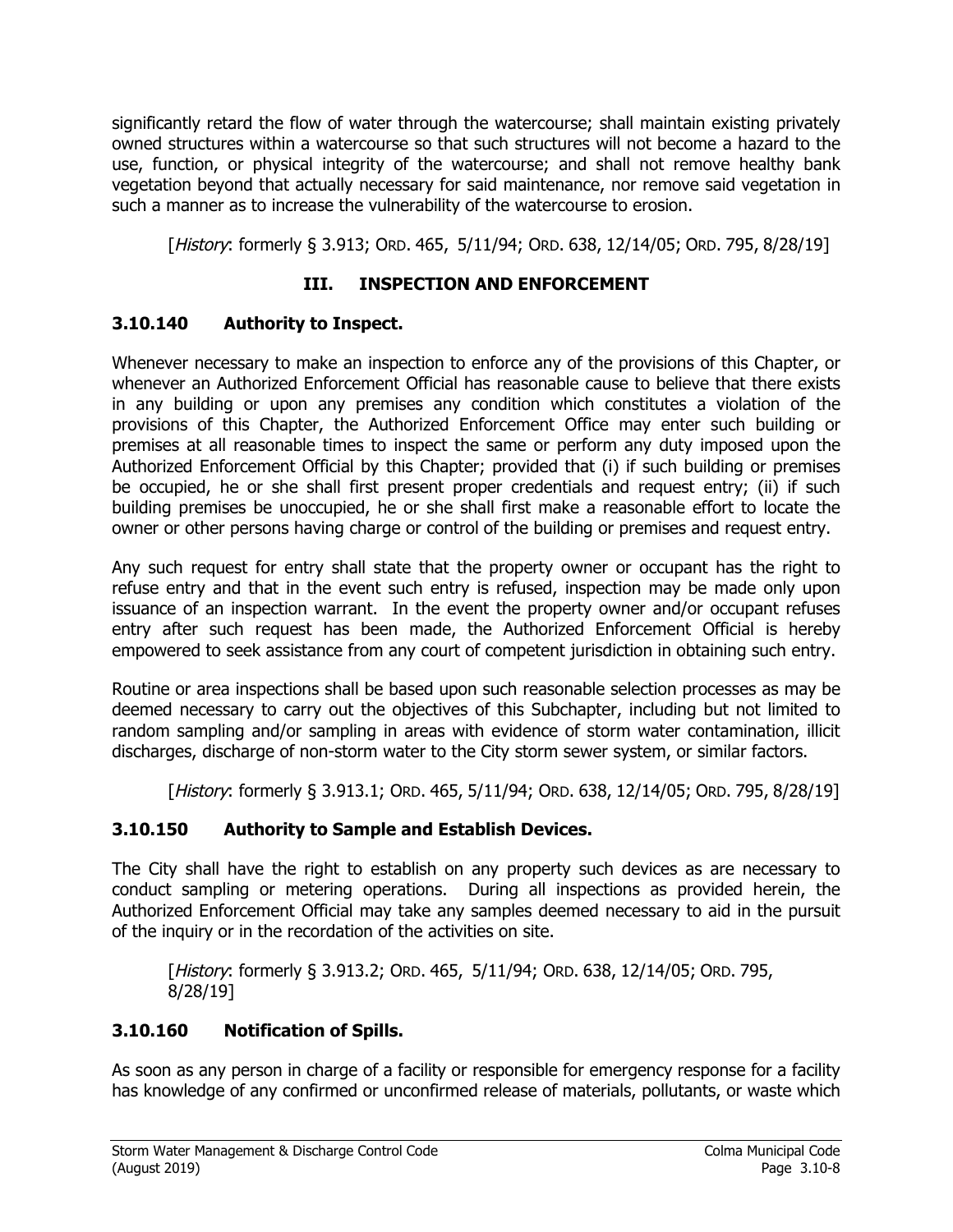may result in pollutants or non-storm water entering the City storm sewer system, such person shall take all necessary steps to ensure the discovery and containment and cleanup of such release and shall notify the City of the occurrence and steps taken to contain and clean up the spill or containment by telephoning the City Engineer at City Hall, Colma, California and confirming the notification by correspondence to the City Engineer, c/o City Hall, Town of Colma, 1198 El Camino Real, Colma, California 94014.

[History: formerly § 3.913.3; ORD. 465, 5/11/94; ORD. 638, 12/14/05; ORD. 795, 8/28/19]

## **3.10.170 Requirement to Test or Monitor.**

Any Authorized Enforcement Official may request that any person engaged in any activity or owning or operating any facility which may cause or contribute to storm water pollution or contamination, illicit discharges, and/or discharge of non-storm water to the City storm sewer system, undertake such monitoring activities and/or analysis and furnish such reports as the Authorized Enforcement Official may specify. The burden, including costs, of these activities, analyses and reports shall bear a reasonable relationship to the need for the monitoring, analyses and reports and the benefits to be obtained. The recipient of such request shall undertake and provide the monitoring, analyses and/or reports requested.

[History: formerly § 3.914; ORD. 465, 5/11/94; ORD. 638, 12/14/05; ORD. 795, 8/28/19]

# **3.10.180 Violations Constituting Misdemeanors.**

Unless otherwise specified , the violation of any provision of this Chapter, or failure to comply with any of the mandatory requirements of this Chapter shall constitute a misdemeanor, except that notwithstanding any other provisions of this Subchapter, any such violation constituting a misdemeanor under this Chapter may, at the discretion of the enforcing authority, be charged and prosecuted as an infraction.

[History: formerly § 3.915; ORD. 465, 5/11/94; ORD. 638, 12/14/05; ORD. 795, 8/28/19]

# **3.10.190 Continuing Violation.**

Unless otherwise provided, a person, firm, corporation or organization, shall be deemed guilty of a separate offense for each and every day during any portion of which a violation of this Chapter is committed, continued or permitted by the person, firm, corporation or organization and shall be punishable accordingly as herein provided.

[History: formerly § 3.916; ORD. 465, 5/11/94; ORD. 638, 12/14/05; ORD. 795, 8/28/19]

# **3.10.200 Concealment.**

Causing, permitting, aiding, abetting or concealing a violation of any provision of this Chapter shall constitute a violation of such provision.

[History: formerly § 3.917; ORD. 465, 5/11/94; ORD. 638, 12/14/05; ORD. 795, 8/28/19]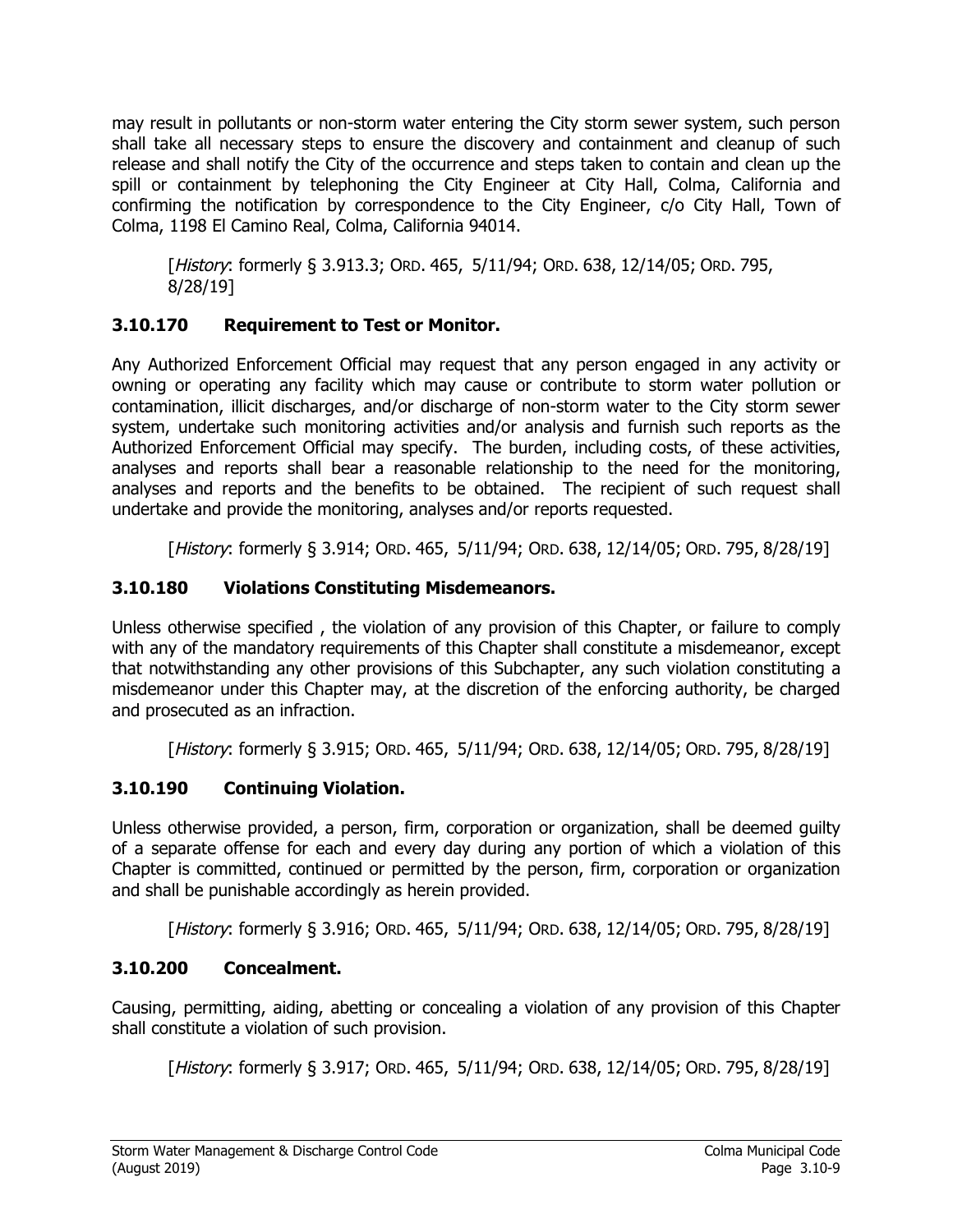### **3.10.210 Civil Actions.**

In addition to any other remedies provided in this section, any violation of this section may be enforced by civil action brought by the City. In any such action, the City may seek, and the court shall grant, as appropriate, any or all of the following remedies:

(a) A temporary and/or permanent injunction.

(b) Assessment of the violator for the costs of any investigation, inspection, or monitoring survey which led to the establishment of the violation, and for the reasonable costs of preparing and bringing legal action under this subsection.

(c) Costs incurred in removing, correcting, or terminating the adverse effects resulting from the violation, including reasonable attorney's fees and court costs.

(d) Compensatory damages for loss or destruction to water quality, wildlife, fish and aquatic life. Assessments under this subsection shall be paid to the City to be used exclusively for costs associated with monitoring and establishing storm water discharge pollution control systems and/or implementing or enforcing the provisions of this Subchapter.

[History: formerly § 3.918; ORD. 465, 5/11/94; ORD. 638, 12/14/05; ORD. 795, 8/28/19]

### **3.10.220 Administrative Enforcement Powers.**

In addition to the other enforcement powers and remedies established by this Subchapter, any Authorized Enforcement Official has the authority to utilize administrative remedies and is authorized to enforce the provisions of this Subchapter in accordance with the enforcement response plan(s) required by the Municipal Regional Permit. Administrative remedies include but are not limited to the following:

- (a) Nuisance abatement in accordance with Subchapter 2.01;
- (b) Notice of violation;
- (c) Cease and desist order;
- (d) Compliance order;
- (e) Permit revocation and denial;
- (f) Stop work order;
- (g) Notice of ineligibility for land development after a hearing pursuant to Subchapter 1.12;
- (h) Referral to regulatory agencies;
- (i) Monetary penalties;
- (j) Cost recovery